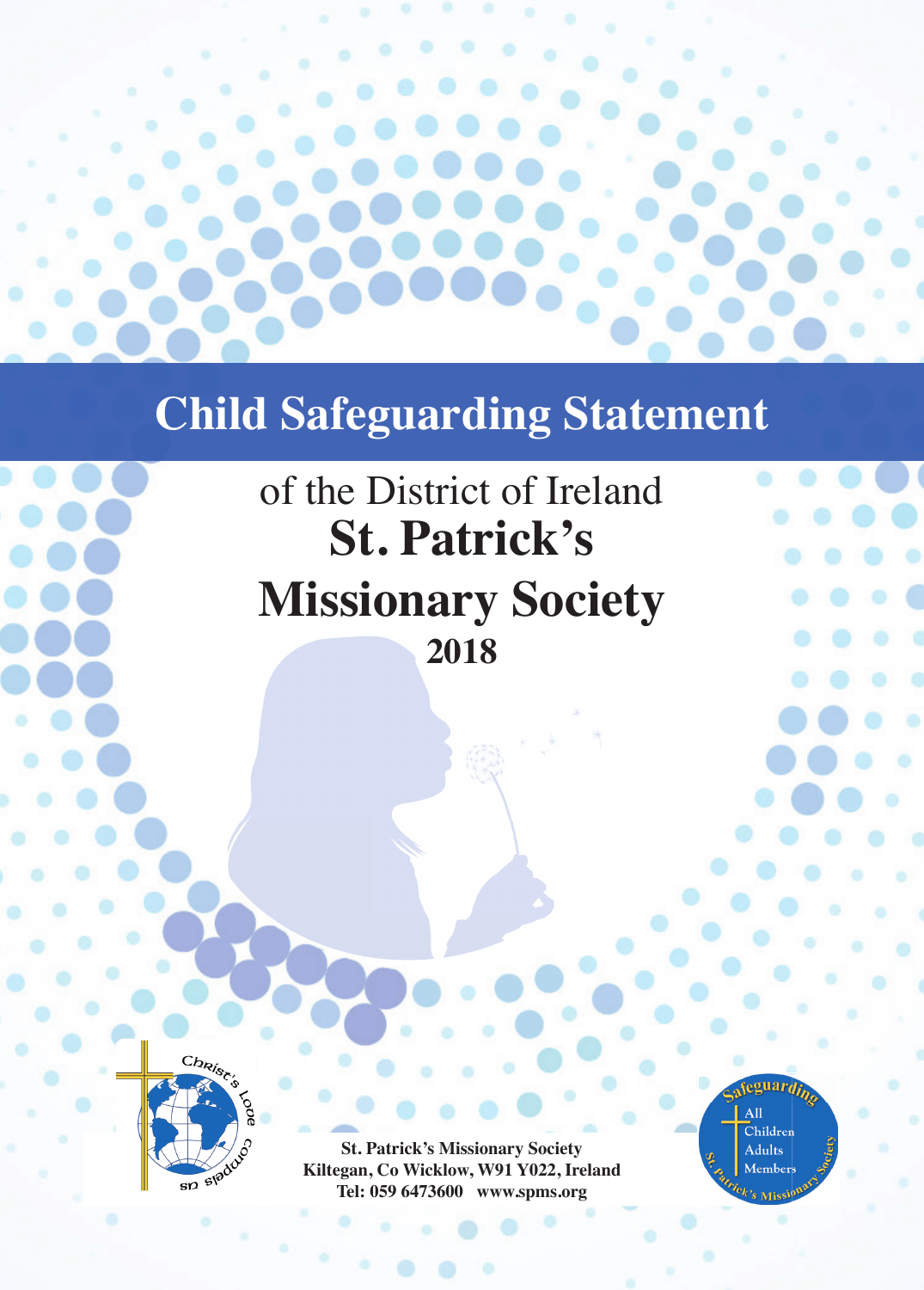# **CHILD SAFEGUARDING STATEMENT OF THE DISTRICT OF IRELAND ST. PATRICK'S MISSIONARY SOCIETY**

This statement has been prepared to comply with the requirements of the Children First Act 2015 and is derived from Safeguarding Children Policy and Standards for the Catholic Church in Ireland 2016.

# **STATEMENT**

As a constituent member of the Catholic Church in Ireland, we recognise and uphold the dignity and rights of all children, are committed to ensuring their safety and well being and will work in partnership with parents/ guardians to do this. We recognise each child as a gift from God, and we value and encourage the participation of children in all activities that enhance their spiritual, physical, emotional, intellectual and social development.

All Church personnel (including clergy, religious, staff and volunteers) have a responsibility to safeguard children through promoting their welfare, health and development in a safe and caring environment that supports their best interests and prevents abuse.

### **NATURE OF SERVICE AND PRINCIPLES TO SAFEGUARD CHILDREN FROM HARM**

The District of Ireland, St. Patrick's Missionary Society as a constituent member of the Catholic Church in Ireland exists to promote the teachings of the Catholic Church. This includes the following ministry with children, as defined in Safeguarding Children Policy and Standards for the Catholic Church in Ireland 2016:

- 1. Providing public Mass
- 2. Slí an Chroí (provision of retreat services and counselling facilities)

As outlined in the Safeguarding Children 2016 Policy and Standards for the Catholic Church in Ireland we are committed to the following principles:

# **CARING FOR THE WELFARE OF ALL CHILDREN AND THE ADULTS WHO WORK WITH THEM.**

Measures to create and maintain environments that are safe for children, that prevent abuse, and that create nurturing, caring conditions within the Church for children and the adults who work with them, will continue to be strengthened and reviewed. This will be done through training support, communications and quality assurance.

# **RESPONDING APPROPRIATELY TO CHILD PROTECTION SUSPICIONS, CONCERNS, KNOWLEDGE OR ALLEGATIONS.**

Anyone who brings any suspicion, concern, knowledge or allegation of current or past abuse of a child to the notice of the Church will be responded to sensitively, respectfully, actively and in a timely manner, in line with statutory child protection procedures and Church requirements.

All suspicions, concerns, knowledge or allegations that reach the threshold for reporting to the statutory authorities (apart from those received in the Sacrament of Reconciliation) will be reported to the appropriate statutory authorities. This will be done irrespective of the status of the person (lay, cleric or religious) who is suspected of having been abusive to a child. If the allegation relates to a lay member of Church personnel, in addition to notifying the statutory authorities, the allegation must be reported to the Church authority. If the allegation relates to a cleric or religious, in addition to notifying the statutory authorities, the allegation must also be reported to the Church authority and the National Board for Safeguarding Children in the Catholic Church in Ireland.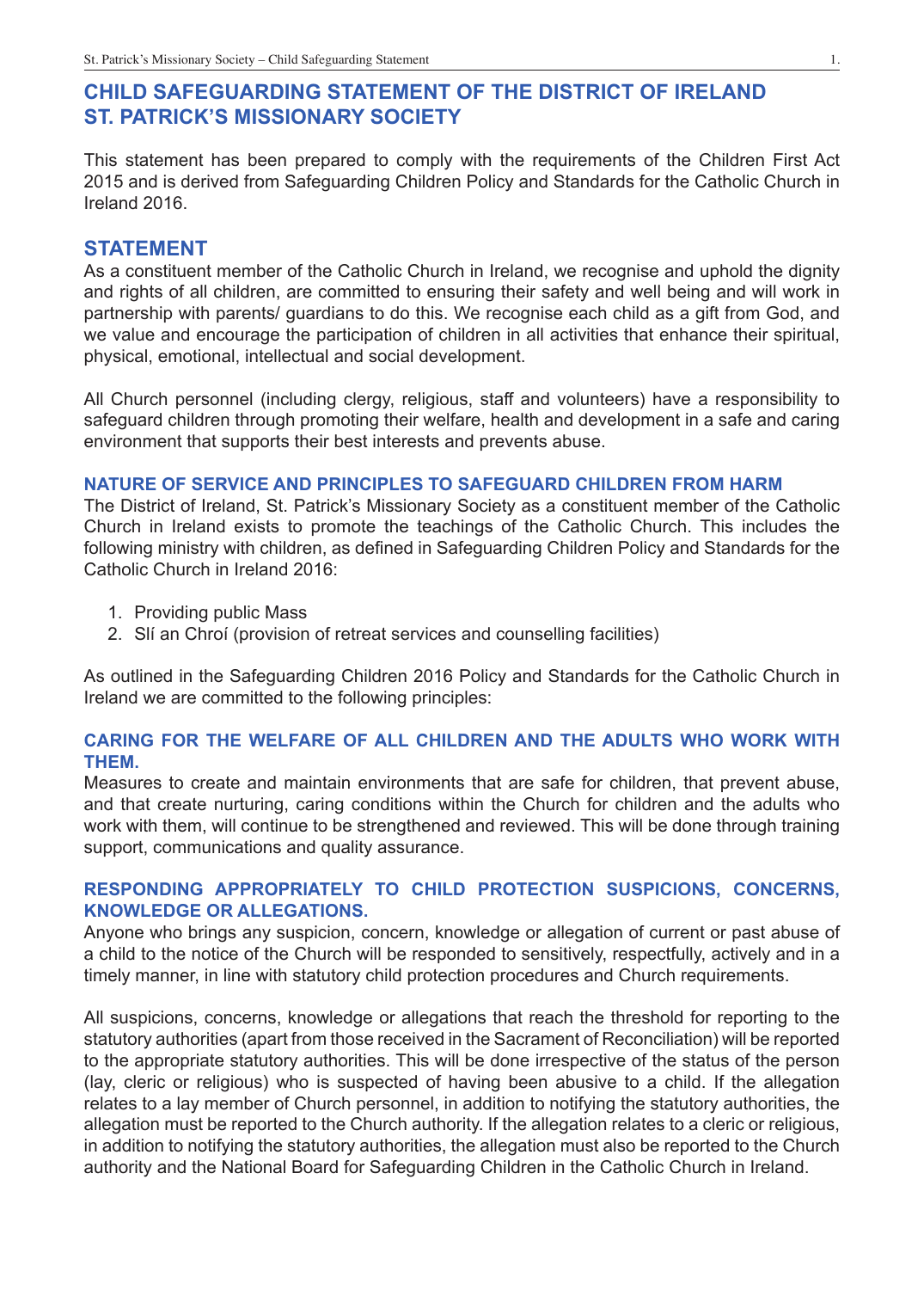All Church personnel will cooperate with the statutory authorities in all cases.

In responding to complaints of child sexual abuse relating to clergy and all those in forms of consecrated life, Church authorities will act in accordance with the requirements of civil law and canon law, and so will respect the rights and uphold the safeguards afforded in these, both to the complainant and respondent.

#### **MANDATORY REPORTING**

Each of us has a duty to notify the statutory authorities of suspicions, concerns, knowledge or allegations that a child is being or has been abused:

- physically
- emotionally
- sexually
- through neglect

Suspicions, concerns, knowledge or allegations may relate to possible abuse by a member of Church personnel, but they can also relate to incidents in the child's family, or elsewhere in the community.

#### **CARING PASTORALLY FOR COMPLAINANTS AND OTHER AFFECTED PERSONS.**

Those who have suffered child abuse by Church personnel will receive a compassionate and just response, and will be offered appropriate pastoral care, counseling and support as they seek to rebuild their lives. An appropriate pastoral response to the family, parish, congregation or order and to the wider community will be provided, with due regard to the right of privacy of those directly involved, and to the administration of justice.

#### **CARING PASTORALLY FOR RESPONDENTS AND OTHER AFFECTED PERSONS.**

This Church body in its response to suspicions, concerns, knowledge or allegations of child sexual abuse will respect the rights under civil law and canon law of an accused cleric or religious or other Church personnel. A legal presumption of innocence will be maintained during the statutory and Church inquiry processes. As the processes develop, additional assessment, therapy and support services may be offered to the respondent.

The Church authority will take responsibility for ensuring that any cleric or religious who is considered to constitute a danger to children is managed according to a risk management plan.

All requisite steps will be taken to restore the good name and reputation of anyone who has been wrongly accused of abusing a child.

Respondents belong to families and diocesan or religious communities. The Church authority will be mindful of the need to provide support to members of families and communities affected by the respondent's changed situation.

#### **RISK ASSESSMENT**

We, in the District of Ireland, St. Patrick's Missionary Society have carried out an assessment of any potential harm to a child while availing of our services. Following is a list of the areas of risk identified and the list of procedures for managing these risks.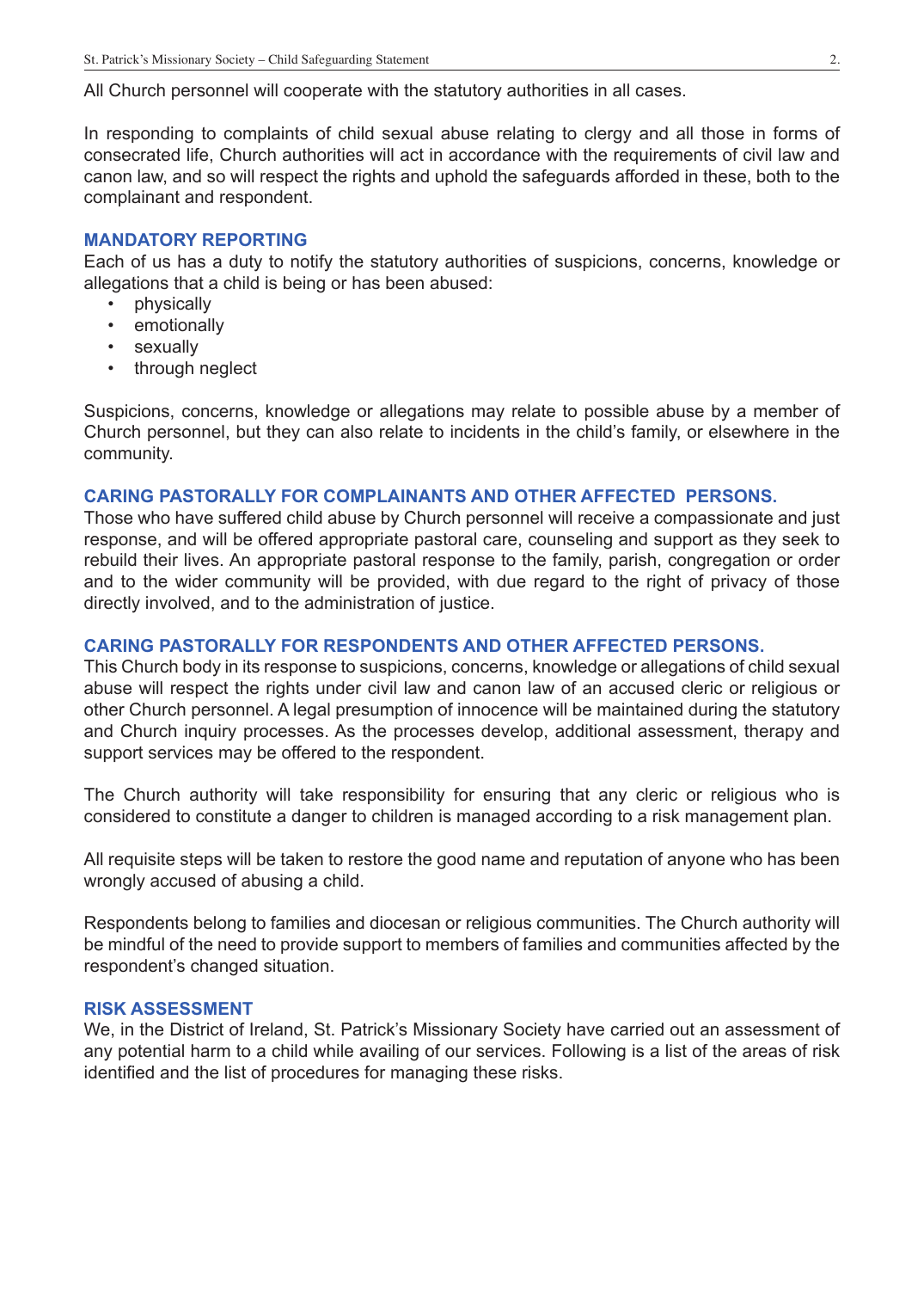| <b>Risk Identified</b>                                                                                                     | Procedure in place to manage risk identified                                                                    |
|----------------------------------------------------------------------------------------------------------------------------|-----------------------------------------------------------------------------------------------------------------|
| Unsafe environment for children,<br>clergy and staff                                                                       | Section 1 Developing a Culture of Safeguarding,<br>Safeguarding Policy & Procedures 2017, Region of<br>Ireland. |
| Members, staff and volunteers -<br>recruitment and selection processes<br>inadequate                                       | Appendix 2 Recruitment & Selection (p17),<br>Safeguarding Policy & Procedures 2017, Region of<br>Ireland.       |
| The environment in which work with<br>children is facilitated fails to meet<br>effective safeguarding practice             | Section 1 Developing a Culture of Safeguarding,<br>Safeguarding Policy 7 Procedures 2017, Region of<br>Ireland  |
| Church personnel fail to understand<br>their responsibilities to safeguard<br>children                                     | Appendix 3 Codes of Behaviours for Adults (p25)<br>Safeguarding Policy & Procedures 2017, Region of<br>Ireland  |
| The procedures for safeguarding<br>children fail to be implemented                                                         | Appendix 17 Action & Compliance (p82)<br>Safeguarding Policy & Procedures 2017, Region of<br>Ireland            |
| External groups who use the Society's<br>property are unsafe to do so.                                                     | Appendix 9 & 10 (p38 & 39)<br>Safeguarding Policy & Procedures 2017, Region of<br>Ireland                       |
| Church personnel fail to report an<br>allegation, suspicion, concern or<br>knowledge appropriately                         | <b>Appendix 14 Reporting Concerns (p48),</b><br>Safeguarding Policy & Procedures 2017, Region of<br>Ireland     |
| The Church authority fails to ensure<br>the appointment of a relevant person<br>and maintain a list of mandated<br>persons | Appendix, 13 and 14<br>Safeguarding Policy & Procedures 2017, Region of<br>Ireland                              |

# **PROCEDURES**

Our Child Safeguarding Statement has been developed in line with requirements under the Children First Act 2015, Children First: National Guidance for the Protection and Welfare of Children (2017) and Tusla's Child Safeguarding: *A Guide for Policy, Procedure and Practice*. All procedures outlined in the risk assessment above are available at www.spms.org.

The procedures listed above include the following:

- ► Procedure for the management of allegations of abuse or misconduct against workers/ volunteers of a child availing of our service;
- ► Procedure for the safe recruitment and selection of workers and volunteers to work with children;
- ► Procedure for provision of and access to child safeguarding training and information, including the identification of the occurrence of harm;
- ► Procedure for the reporting of child protection or welfare concerns to Tusla;
- ► Procedure for maintaining a list of the persons (if any) in the relevant service who are mandated persons;
- ► Procedure for appointing a relevant person.